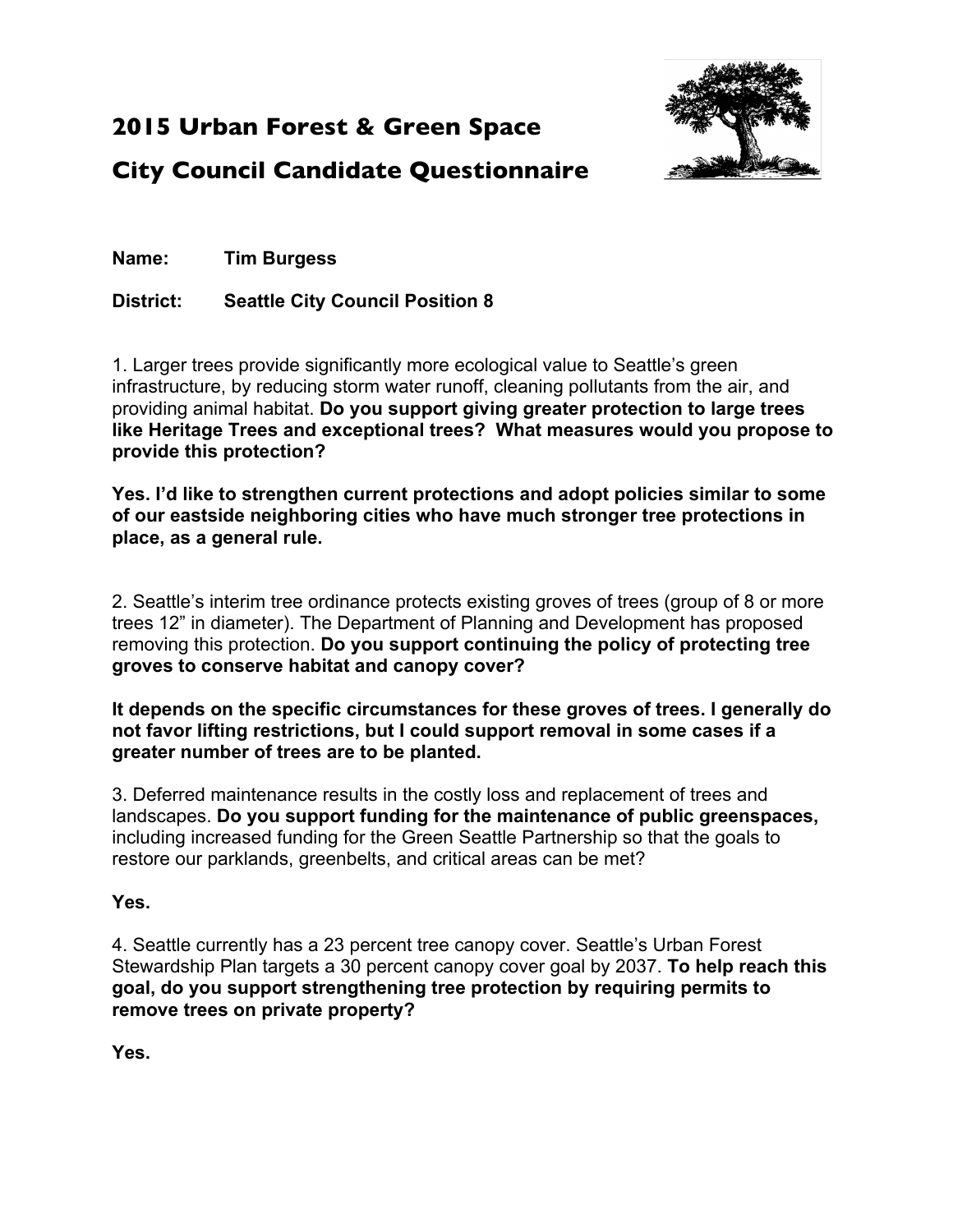5. Seattle is one of the very few urban environments that still boasts an extensive, diverse, and impactful urban fruit tree canopy. Over the last six years, over 80,000 pounds of fruit has been gleaned from public and private property, and donated into the emergency food system. **Do you support funding to continue the maintenance of fruit trees on public land and gleaning of fruit from private property for food banks?**

**Yes.**

6. Seattle is one of the fastest growing cities in the United States. Over the last two years, there has been a 25 percent increase in apartment building, which often involves the destruction of single-family homes that provide open space and trees. In 2014, Seattle reports that it has 5,546 acres of designed parkland plus natural areas. The Trust for Public Lands 2014 report places Seattle's ranking among the 200 largest U.S. cities as 188th -- that's 12th from the bottom. **What do you propose to stop this loss of open space, and to increase open space in the city?**

**In our multi-family zoning areas, I would not restrict the building of apartments as you suggest. I do favor the acquisition of more public space dedicated to open and public use.**

7. The Seattle 2035 Comprehensive Plan calls for the addition of 1400 acres of open space by 2035 to accommodate population growth. **What is your opinion of this goal? What ideas do you have to achieve this goal? Do you support this goal and saving current surplus city properties to help meet this goal?**

**Yes, but again the specific details are important here. I have consistently and strongly supported the acquisition of public lands for public use and open space and will continue to do so.**

8.Currently, the Department of Planning and Development is responsible for drafting the urban forest ordinance. **Do you support the Mayor and City Council appointing a citizens committee to prepare a draft urban forest ordinance instead, such as the Parks Legacy Committee and Parks and Green Spaces Citizens' Advisory Committee?**

**Yes. I also would consolidate all tree maintenance and accountability for cityowned trees into one city department. Right now these responsibilities are in various departments and we lack a strong, consistent approach.**

9. The Department of Planning and Development is proposing to reduce the current long-term tree canopy aspirational goal in the Seattle Comprehensive Plan from 40 percent to 30 percent. **Do you support maintaining the 40 percent long-term goal in the Seattle 2035 Comprehensive Plan?**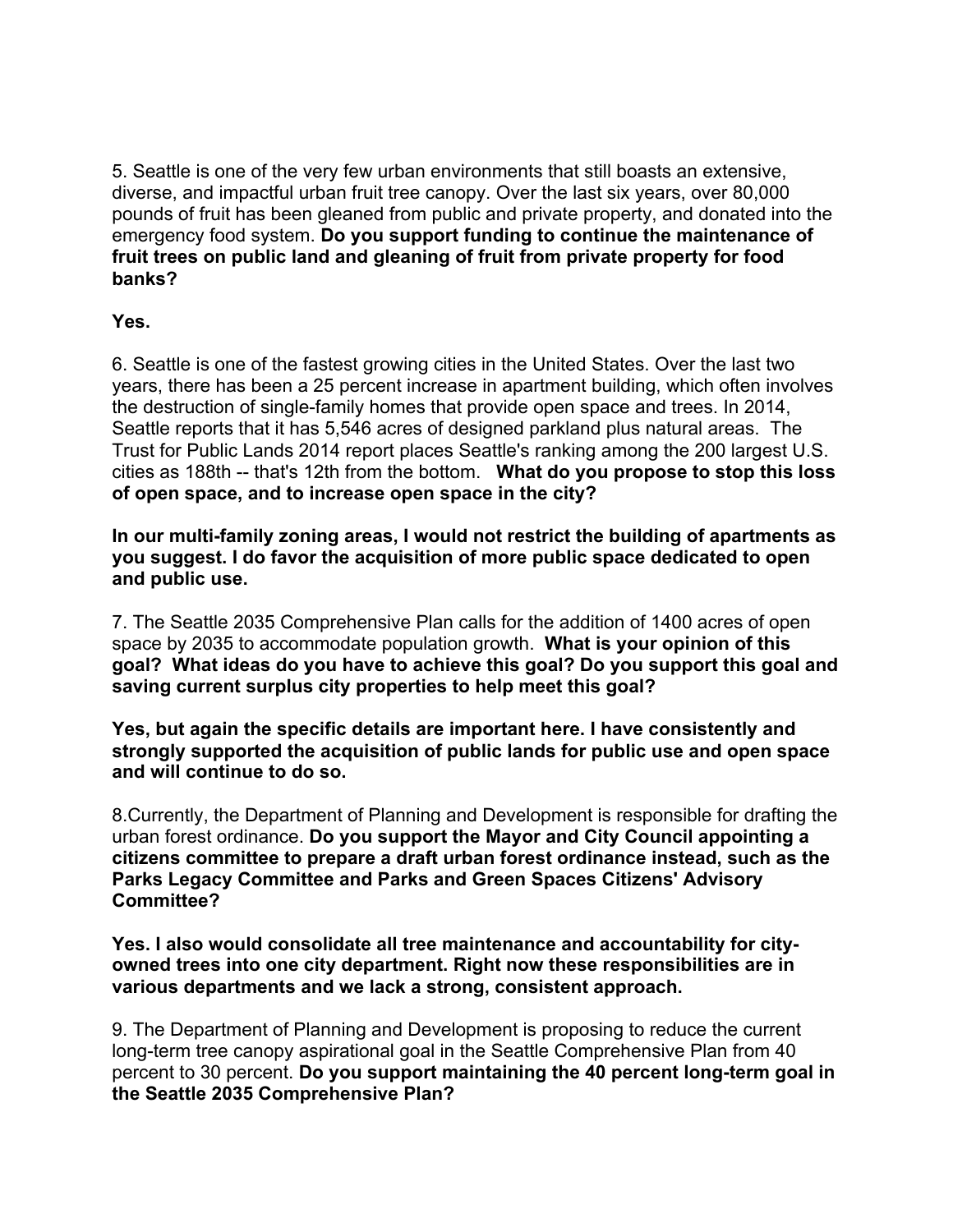#### **I support the 37 percent goal.**

10. Trees and open space offer a number of community benefits: increased housing values; decreased rates of crime; offering protection against climate change; filtering stormwater run-off; and quality of life for communities. **Share with us your favorite tree or memory of an open space and why you support continued investment in these community resources.**

**I grew up across the street from Volunteer Park. As kids, we would roam around the park constantly. We raised our daughters on Queen Anne and enjoyed Little Howe and Big Howe Parks. These public parks are vital to our city's long term viability which is why I strongly supported creation of the Seattle Parks District last year. It provides steady and long-term financial support for our parks.**

Please add any clarifications or comments you would like to convey to us regarding the questions above, or on protecting trees and the urban forest and open space in general.

Are you willing to meet briefly with representatives from TreePAC, at a time and place that is mutually convenient?

#### *Thank you for your participation! Please return questionnaire by July 19 to treepac@comcast.net.*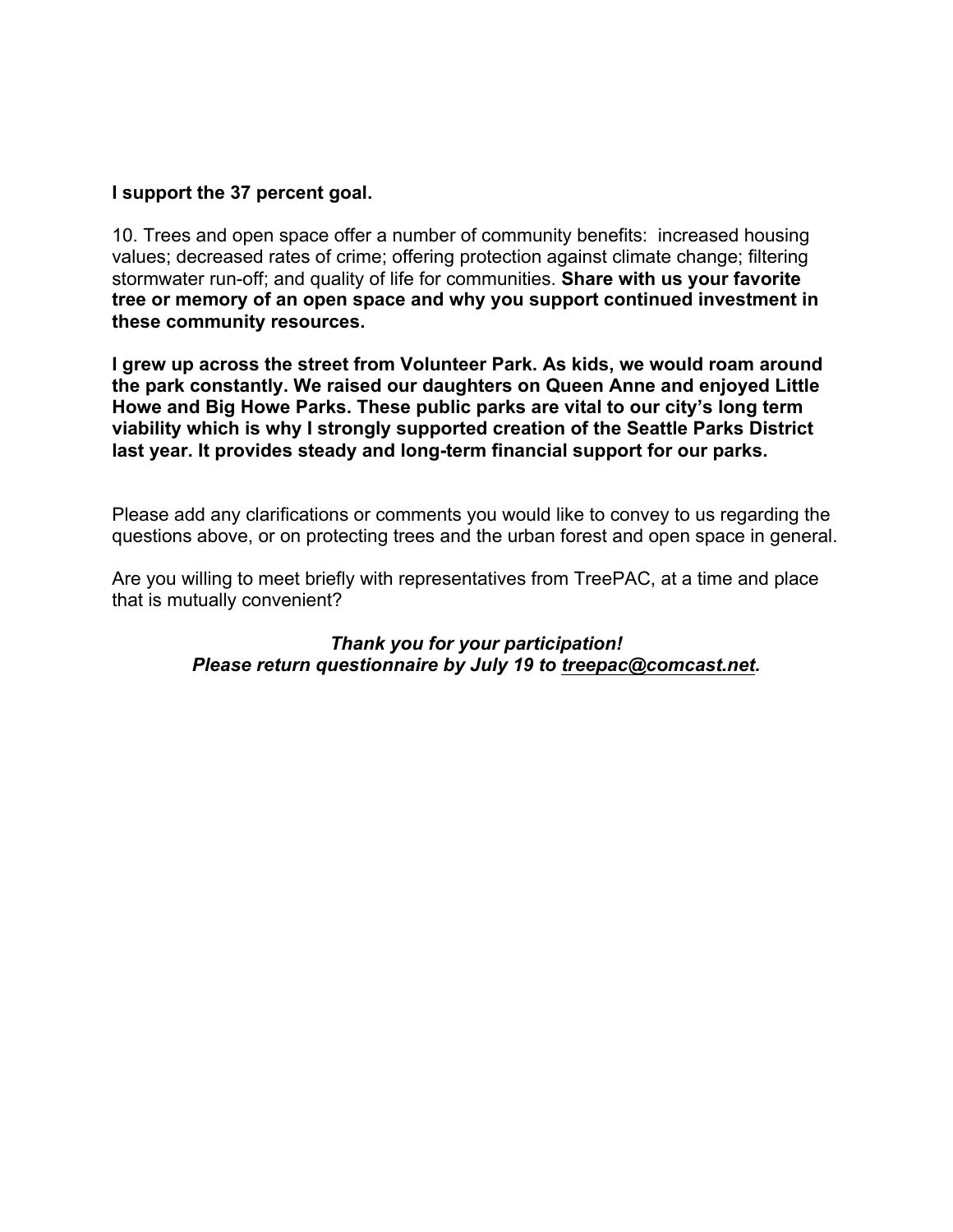# **Getting Good Things Done**

"I was born and raised right here in Seattle. Joleen and I raised our three daughters here, too. As your City Councilmember, I am incredibly proud of what we've accomplished. But, we have more to do.

I would greatly appreciate your vote."

– Tim

**"We're proud to support Tim Burgess for City Council because time and again, he's stood up for working people and a more fair, equitable and just city. Tim supported the \$15 minimum wage, paid sick leave ordinance and gender pay equity."**

**– David Rolf, President of SEIU 775**

**"Seattle Fire Fighters know they can count on Councilman Tim Burgess to ensure public safety while he helps lead Seattle forward."** 

> **– Kenny Stuart, President of Seattle Fire Fighters Union Local 27**







### **PROGRESSIVE LEADERS SUPPORTING TIM'S RE-ELECTION**

Mayor Ed Murray

Former Mayors Norm Rice and Charles Royer

City Councilmembers Sally Bagshaw, Bruce Harrell, John Okamoto, Tom Rasmussen

Former Councilmember Sally Clark

County Executive Dow Constantine

Former County Executive Ron Sims

County Councilmembers Rod Dembowski, Larry Gossett, Joe McDermott

Attorney General Bob Ferguson

State Treasurer Jim McIntire

State Senators David Frockt, Pramila Jayapal, Jeanne Kohl-Welles, Jamie Pedersen

State Representatives Reuven Carlyle, Eileen Cody, Jessyn Farrell, Joe Fitzgibbon, Ruth Kagi, Eric Pettigrew, Brady Walkinshaw

## **Learn more at www.ElectTimBurgess.com**